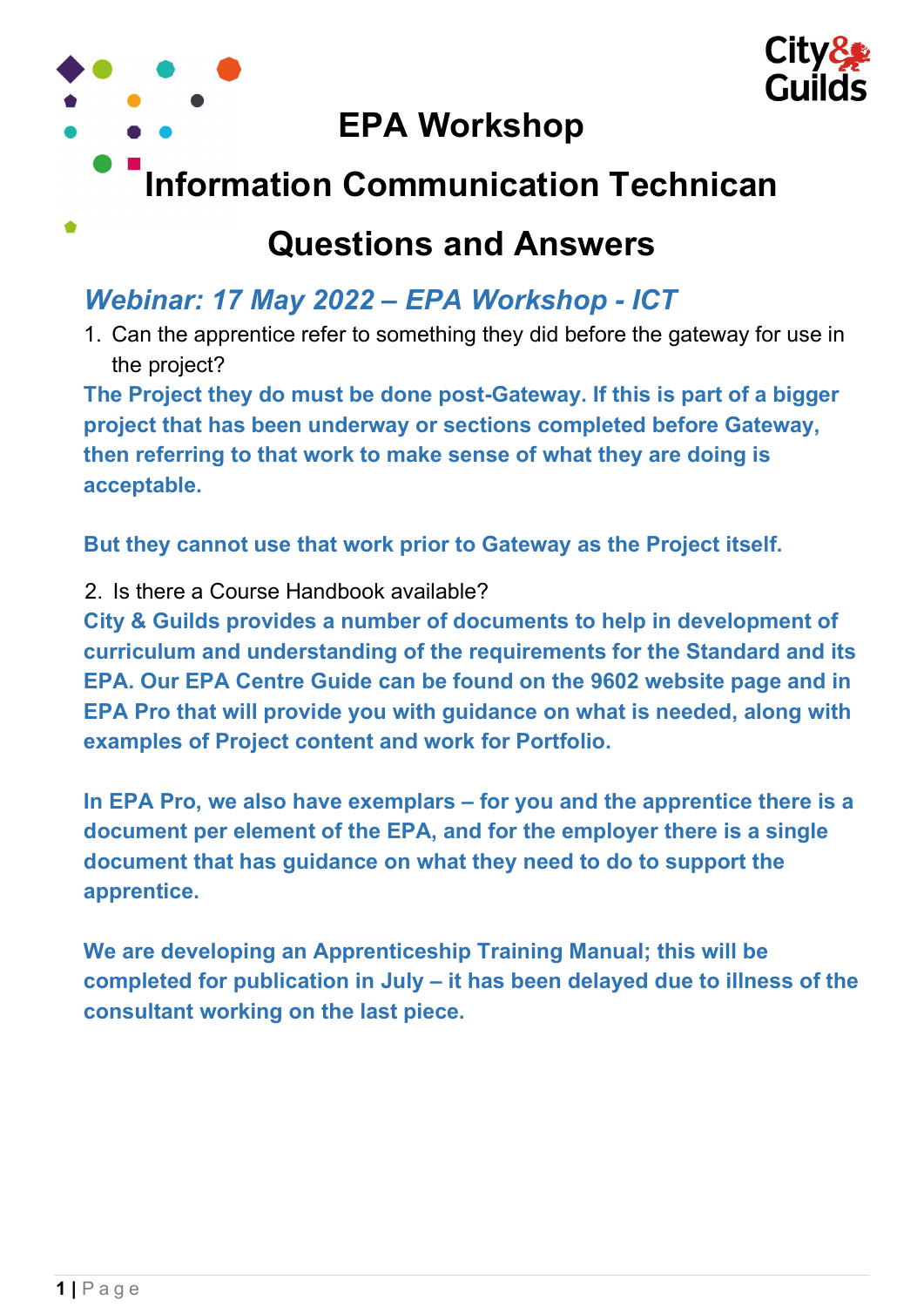



3. Just to be clear, must the project include ALL the KSB's for the standard, without any missing?

The Project Report needs to cover the KSBs for the Project with Q&A Assessment Method relevant to the pathway the apprentice is on, and the Core KSBs required as outlined.

It does not require coverage of all the KSBs for the Standard or any outside their Pathway other than the Core.

Both elements - Project Report and Q&A – are part of the assessment and while Distinction criteria may not be clear in the Report, this can be picked up in the Q&A. BUT the Pass criteria need to be covered in the Report, as this is a minimum requirement in the Assessment Plan.

4. Does the portfolio Professional discussion have to take place after the final project is finished?

The Professional Discussion can be scheduled without the Project being completed, as long as Gateway has been confirmed and the IEPA has had around 10 days to review the material.

The Project Q&A and Professional Discussion can be taken on the same day or separately as you, apprentice and employer require.

5. For the mapping of the KSBs do they need to indicate what is covered in each document, or is the evidence matrix sufficient?

It may be easier for the apprentice to have a matrix at the end of each document of the Portfolio submitted, as this can help when they go into the Professional Discussion to know clearly what is where.

However, as long as there is a mapping matrix that shows where the KSBs are covered – document, section – would be sufficient. We are not looking for Page number, paragraph, line indication.

6. Can we let their managers know what criteria we need to hit and ask them to complete witness statements, etc. to cover this? Or do we need further evidence like pics etc?

Please be careful about how you use Witness Testimony, as asking the employer to write them because things are missing may give you just that – a document with no substance. Preferably the apprentice will have talked about something they did, how they did it and what happened – this could then be authenticated by the employer testimony.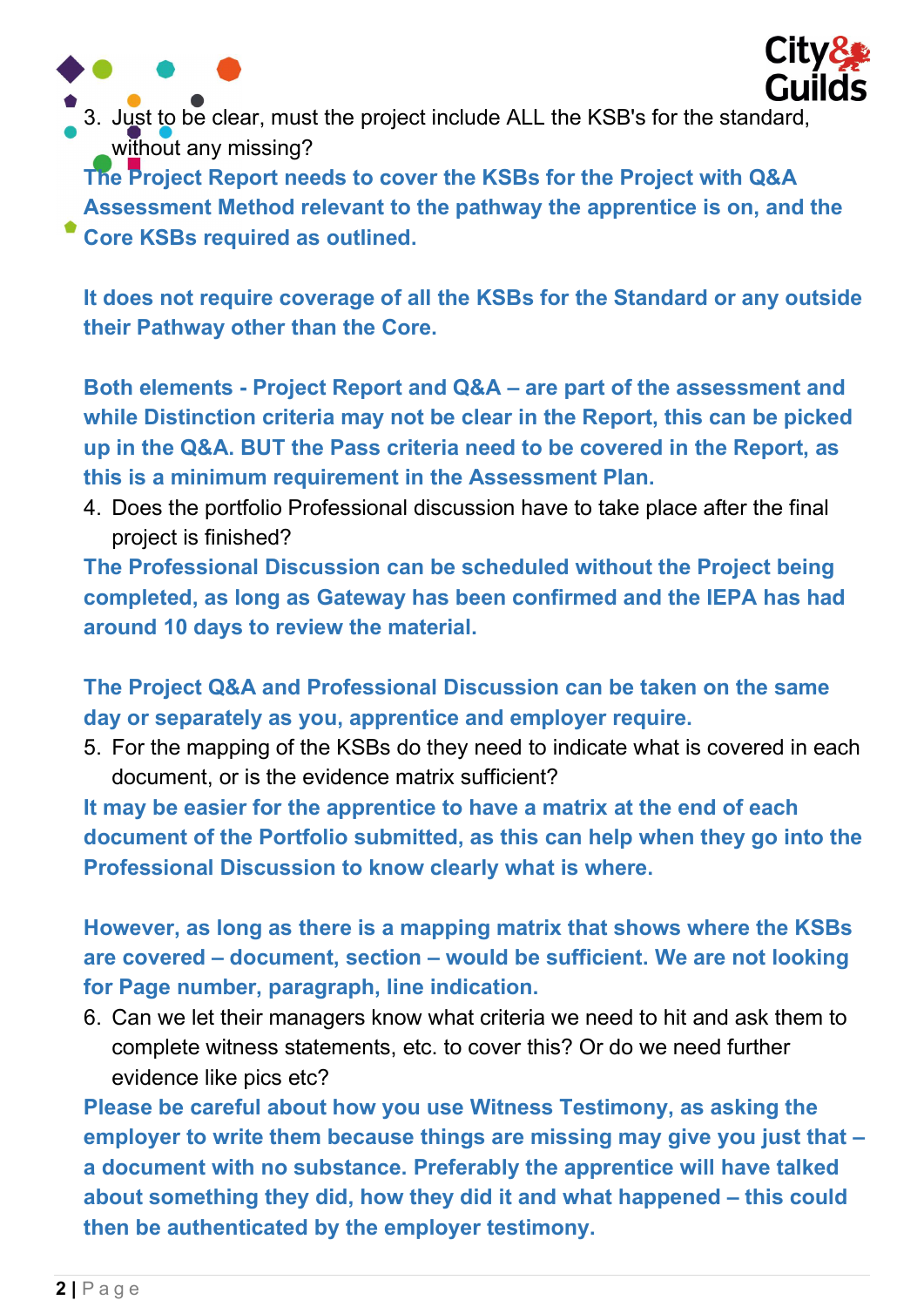

We don't need screenshots, photos, etc. for everything - but evidence of outcomes (could be feedback emails or request emails, etc.) certainly solidifies what the apprentice is doing.

7. Do you have a bank of mock questions we can use for mock discussions with our learners?

In the EPA Centre Guide and the Exemplars, we do provide some sample questions. We do not provide a mock bank, as the Professional Discussion is still heavily based on the Portfolio provided and the Project Q&A is based on what is shown in the Project Report only.

The Portfolio is the only evidence that the IEPA will have of what your apprentice actually does (or doesn't do), who they work for and what their job role entails. Because of this, the range of questions selected and created will be unique to each apprentice.

8. Does the project need to cover all the KSBS for that strand?

Yes. The Project must lead to the apprentice being able to provide a project report covering all the KSBs for this assessment method. It may only cover the Pass criteria, but where possible they should try to include Distinction aspects where possible.

We realise the word limit may be a constraint to delivering the Distinction elements, but these can and will look to be picked up – where possible – in the Q&A.

9. In the EPA pack it states that reflective account is not acceptable. Does this mean then that candidates must no longer explain what they have done specifically and instead gaining this evidence from helpdesk tickets / emails etc.

Apprentices need to produce documentation about how they have done something, which must have had an initiation point. When we talk about Reflection in STARR, this is reviewing what they did and how they did looking for improvements or why the activity cannot be improved in the way it has to be done.

Just saying "I did this and I did that" does not show where the work came from, what they planned to do or how they went about it with clear indication of the result and whether it met the request. And of course, that Review element.